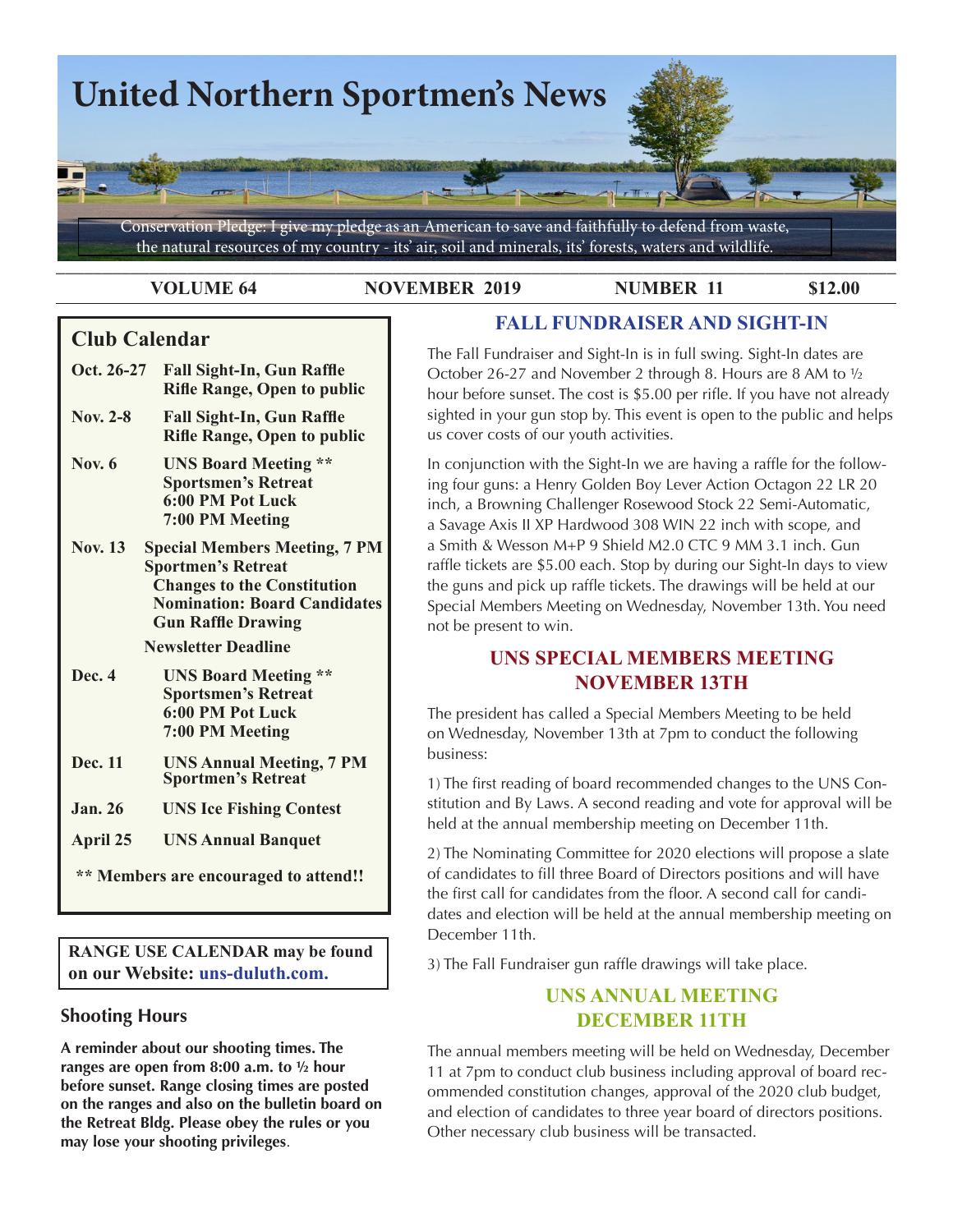## **ICE FISHING CONTEST**

The United Northern Sportsmen's 67th Annual Ice Fishing Contest will be held on Sunday, January 26, 2020 at the Sportsmen Retreat on Island Lake. Further information will be sent to all club members in November. For advance information call Dan Woollett at 218-590-7076.

# **UNS ANNUAL BANQUET**

Save the Date….The United Northern Sportsmen Annual Banquet will be held on Saturday, April 25, 2020 at the AAD Shrine Auditorium in Hermantown. More details to come as we get closer to the Banquet. If you are interested in helping out at this year's banquet, contact Eric Hansen at 218-831-8646, or gonefishing0101@hotmail.com.

## **CAMP HOST POSITION FOR THE 2020 CAMPING SEASON**

The United Northern Sportsmen operates a campground at our property on the shores of Island Lake which is staffed by a campground host from Memorial Day weekend in May through Labor Day in September. The club is looking for a person to fill the position of Campground Host for the 2020 camping season. This position includes free camping including electrical power, water hookup, waste disposal and an annual combination membership. The position would be ideal for a retired couple looking for an opportunity to camp free for the season at a campground with access to beautiful Island Lake via our boat launch with shoreline docking.

If this opportunity is of interest to you, please contact the club president, Tom Wasbotten at 218-721-4864 or 763- 228-8889 for complete details.

## **E-MAIL ADDRESSES WANTED**

Did you know that the emailed version of the newsletter is different? It usually contains an additional article and links to expanded articles found on various websites as well as the link to the UNS website **uns-duluth.com**.

We are half way toward our goal of 95% participation in emailing out all our of the communications via email. This allows us to increase the content of our newsletter as well as a more efficient way to communicate with the membership in a timely and eco-friendly way. After all - we are a conservation club!

So the next time you renew your membership, or even tomorrow, please let us know your email address. Emails may be sent to Duane Lasley, duanellasley@gmail.com.



## **2020 UNS ELECTIONS IN DECEMBER**

Have you thought about becoming more involved in the club? Would you like to help guide how the club operates? If so, then opportunity is knocking. YOUR club is looking for candidates for the board of directors. There are three vacancies that need to be filled at the election held in December.

Board members attend monthly meetings on the first Wednesday of each month at the retreat (7229 Rice Lake Rd.) and are elected to three year terms. Electronic attendance is OK.

If you have any questions or are interested in being considered by the Nominating Committee, please contact Duane Lasley at duanellasley@gmail.com, or phone or text 218-310-4273.

The Nominating Committee will propose a slate of officers at the November meeting and elections will be held during the December meeting. All members nominated must be in good standing for a minimum of one year by the December meeting.

Duane Lasley, Sergeant-at-Arms/Nominating Committee Chair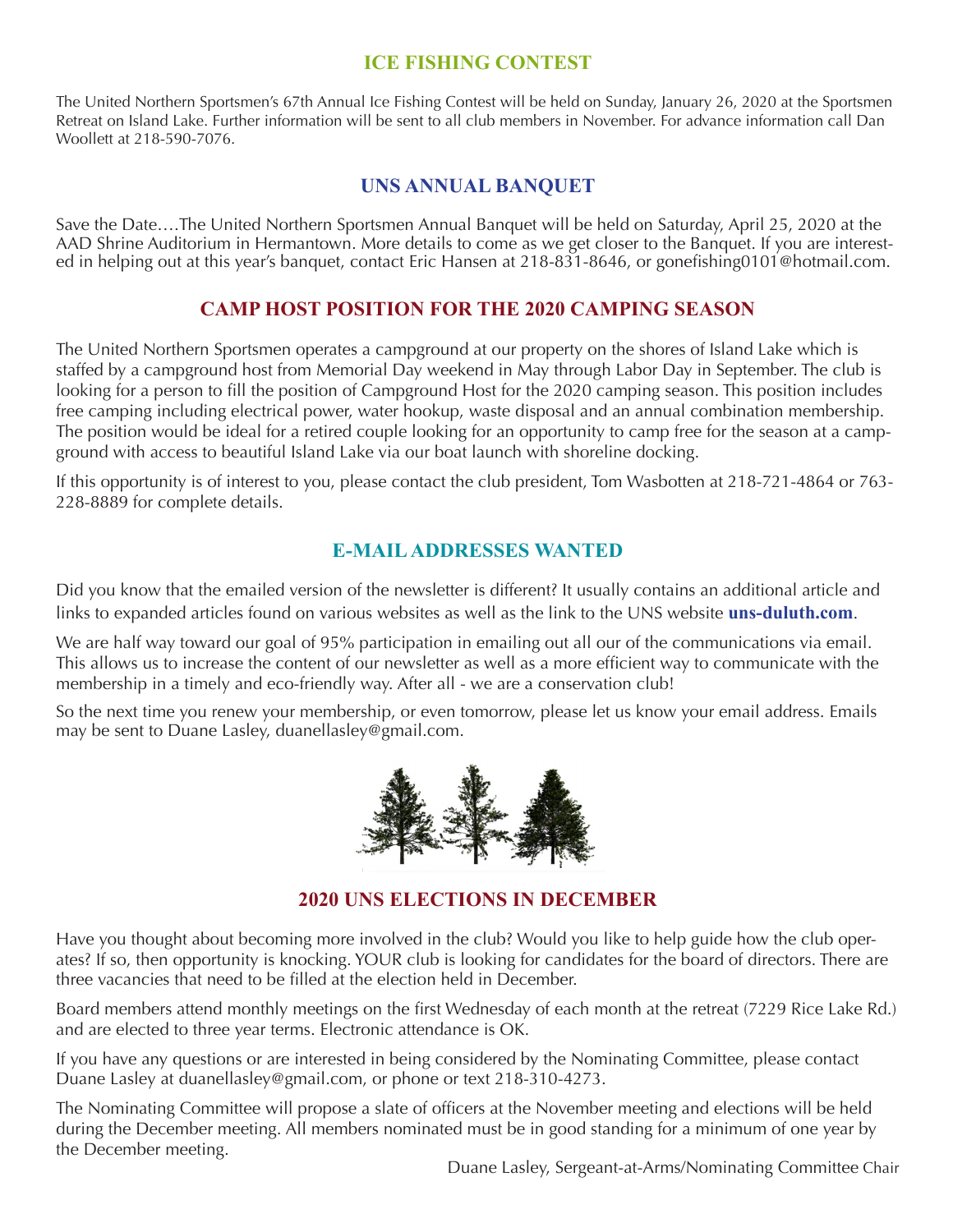## **UNS BOARD OF DIRECTORS MEETING OCTOBER 2, 2019**

**Call to Order:** by Vice-President Bob Kuettel@ 7:00 pm. Conservation Pledge. **Roll Call of Officers:** Bob Kuettel, Tina Sund, Mike Foy, Tom Wasbotten, Gene Shaw, Dan Smestad, Larry Chesney, Eric Hansen, Kyle Berg, John Bathke, Sue Bathke, Duane Lasley and Cody Privette. **Excused Officers:** Mike Drager, Judy Foy, Dave Shrader. **New Members: Presentation:** Duane Lasley **Correspondence:**

**Agenda Additions:** Motion to approve the agenda with the new additions was moved, seconded and carried (M/S/C). **Reading of the Minutes:** Cody Privette read minutes from the September BOD meeting: Motion to accept the minutes as corrected (M/S/C).

**Treasurer's Report - Tina Sund:** as of 9/30/2019 - Motion made to accept the report and pay the bills (M/S/C). Insurance premiums are due.

**Membership Secretary's Report- Tina Sund:** 1,653 current members; 112 renewals and 56 second notices were sent out.

### **Committee Reports:**

**Web Master – Eric Hansen:** Posted range reservations, events and Fall Fundraiser on Web pages and Facebook. **Newsletter – Sue Bathke:** Deadline is 10/15.

**Incident Reports – Mike Foy:** None to share. Bob Kuettel: Many non-members were shooting.

**Retreat Improvements & Maintenance – Bob Kuettel:** Had a work party. All the picnic tables are in, fire rings moved, too cold to move the docks, and pulled out the trailer for the IFC.

**Grants Committee – Gene Shaw:** MNDNR opportunity to get kids outside. M/S/C to give Gene Shaw the authority to apply as he sees fit.

**Volunteer Awards – Dan Smestad:** Hours posted. Ordering 3 jackets.

**Facilities Calendar – Bob Kuettel:** Border Patrol 10/7 and 10/8. Sight-in Days 10/19,10/21,10/26,10/27, and 11/2-11/8.

**Finance Committee – John Bathke:** Meet on Monday. Had many items to discuss.

**Ranger Operations & Facilities Committee – Bob Kuettel:** Have to discuss a process for running the trap range.

### **OLD BUSINESS:**

**UNS Website Committee – Bob Kuettel:** Dewey couldn't make it tonight. Will meet soon. Discussion followed about volunteer info.

**AED Location and Training – Bob Kuettel:** Will finalize after training meeting.

**Snow Plowing Contract – Tom Wasbotten:** Last year we bid it out with two responses. Suggested that we give the contract to Pat Dodge again this year. M/S/C awarded to Pat Dodge.

**Trap Range – Bob Kuettel:** Covered above.

### **NEW BUSINESS:**

**November Membership Meeting Constitution, By-Laws, and Election – Tom Wasbotten:** Tom gave overview of the need for a special meeting in November to change the constitution as well as calling for nominations for the BOD.

**Formation of Nominating Committee – Tom Wasbotten:** Two people must be nominated on the committee by the president which will be Duane Lasley and Dan Smestad. John Bathke and Kyle Berg were selected by the BOD. Tina Sund was selected by the committee.

**Fall Fundraiser and Sight-in – Bob Kuettel & Tina Sund:** Tina has ordered everything. Need more description on the guns for the raffle tickets. Lance forgot the posters. Bob will print them. Cody will sign up for Facebook sponsored ad NTE \$100. **2020 Budget Requests – Tom Wasbotten & Tina Sund:** Still waiting for budget info for next year.

**Club Officer Nominations and Election – Tom Wasbotten:** Covered above.

**Work Parties – Bob Kuettel:** Will try to have work parties on Saturdays.

**Membership Dues – Bob Kuettel:** Will refer to Finance Committee.

**President's Comments:** On 9/5/19 attended a Walleye status meeting. The MNDNR is proposing changes to remediate the issue of smaller size walleyes in Island Lake. The DNR is looking at three options for Island Lake walleye limits.

### **Members sick or in distress:** None

**Adjournment:** Motion was made at 8:38 pm (M/S/C).

Respectfully submitted by Cody Privette, Secretary.

Next BOD Meeting will be November 6th at 7pm at the Retreat. A Special Membership Meeting will be November 13th at 7 pm at the retreat.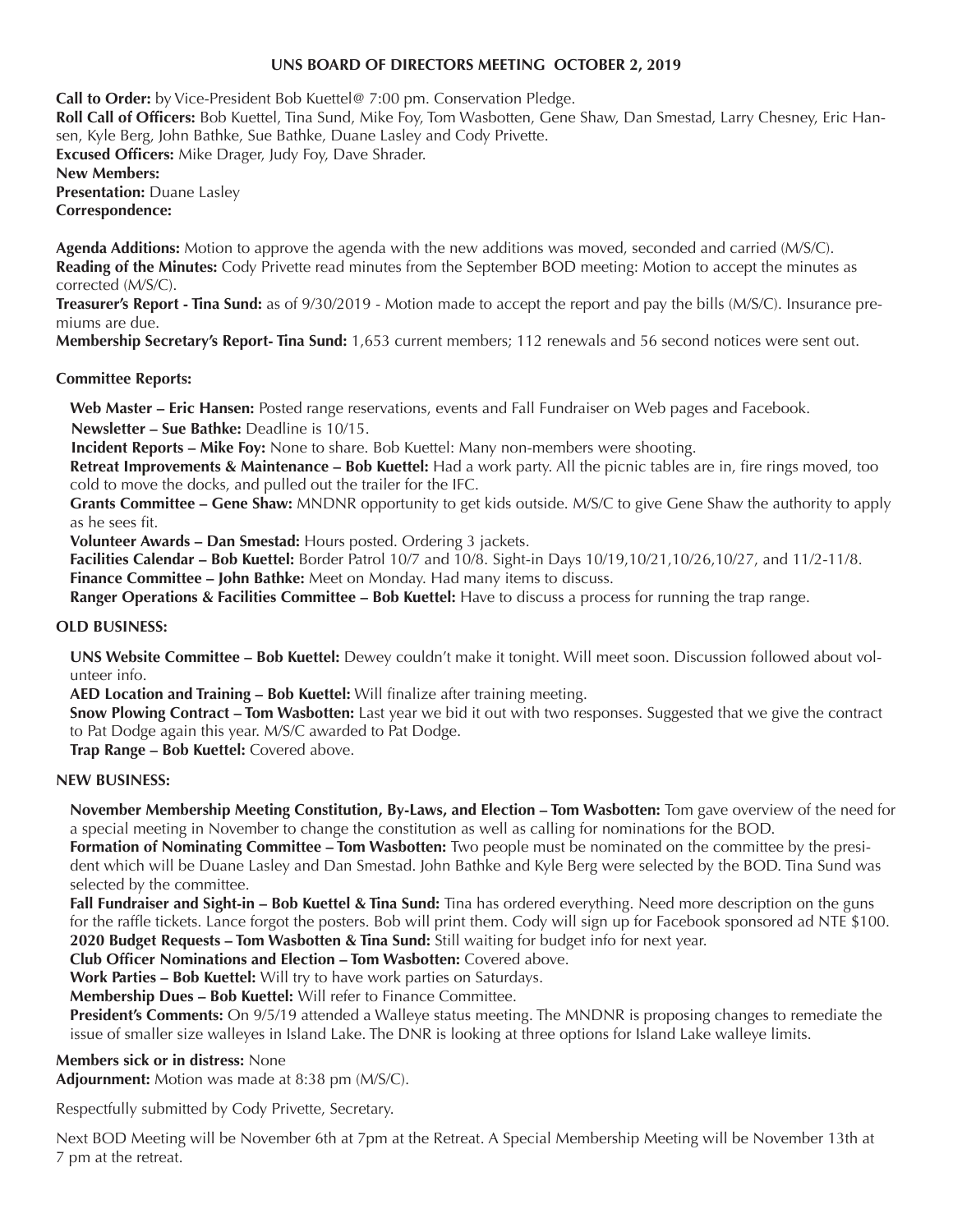# SCOUTING FOR DEER THIS FALL? SCOUT FOR DEER BROWSE, TOO

We've still got fall color on our minds, especially now that peak color is almost done in the North. If you haven't already, be sure to check out the MNDNR's Fall Color Finder to keep tabs on those changing leaves. Fall is also a good time to do some last minute planting of trees and woody plants. And while you're out working in your woods or prepping your gardens for winter, keep your eyes open for jumping worms, one of Minnesota's newest invasive species.

A deer's diet consists of a variety of crops, grasses, vegetation, acorns, and nuts. A healthy deer will have a diverse diet with a variety of different foods. Every day, a deer requires an estimated 6 to 8 percent of their body weight in green foliage and browse to stay healthy. For a 150-pound deer, that's up to 12 pounds of food every day!

Too much browse from deer can kill or limit the growth of tree seedlings, a fact that foresters and woodland owners know very well. Over decades, deer populations can greatly impact the look and feel of woodlands. Fortunately, knowing which tree seedlings are growing in your woods and which ones are browsed can give you more details on a deer's diet.

Deer will start by browsing the most preferred or palatable trees first. If there are high populations of deer in an area, preferred plants will see more browsing which can lead to other plants (that deer don't like) outcompeting and taking over. So what does it mean if deer are browsing spruce seedlings? Likely that deer are getting desperate and other food sources are limited. Evidence of large deer populations in the past can be seen in a woodland that is dominated by invasive plants like buckthorn and garlic mustard, and even ferns. Deer avoid browsing invasive plants and ferns because they are not as digestible compared to other vegetation.

The browse of deer on twigs can look similar to the browse made by other woodland creatures, like rabbits and hare. Deer are messy eaters, and you can find this when investigating a seedling. This is because deer only have incisors on their lower jaw and requires them to "shred" their food. Browse from rabbits and other herbivores is always sharp and cut at an angle, due to the fact that they have incisors on both their upper and lower jaws.

More evidence of deer browse impacts is the presence of a browse line on nearby trees. Think of northern white cedar growing along a lake shore, where there are no green branches until about six feet up. In Minnesota the browse line is typically around six feet, but with a deep snow depth and a hungry deer, the browse line could be closer to nine feet.

Knowing which species are being browsed can also give you insight which methods can be used to protect seedlings. Budcapping trees is commonly done to protect pines from winter deer browse. Budcapping involves attaching a small 3×4-inch piece of paper along the central bud of the seedling. For the central buds of oaks, a similar process can be used by using balloons instead of paper. Although much more costly with more time and effort needed, fencing can be constructed around individual trees or larger areas several acres in size.

Choose this link [My Minnesota Woods](http://www.myminnesotawoods.umn.edu/) for the expanded article.

From the Extension Forestry Team, September 22, 2019



 *Deer browse (left) and rabbit browse (right). Deer are messy eaters and "shred" their food.* 

 *Rabbit browse is sharp and cut at an angle. (Photo: University of Nebraska Extension)*

## **DNR Fish and Wildlife Almanac**

Stay informed. Here's a weekly list of news briefs about fish, wildlife and habitat management.

## **No Child Left Inside grant applications open Oct. 23**

Applications open 9 a.m. Wednesday, Oct. 23, for a new Minnesota Department of Natural Resources grant program called "No Child Left Inside," which is intended to help more children fish, hunt, hike, bike or simply learn more about nature. Public entities and nonprofit organizations serving youth under age 18 are eligible to apply for this first phase of the program. Funding can be used for outdoor recreation and education equipment, transportation and related expenses. Applications will be reviewed and funds will be awarded on a rolling basis, and the DNR will accept applications until all funds have been awarded. For details on the grant program and how to apply, visit the DNR's [No Child Left Inside grant page](https://www.dnr.state.mn.us/no-child-grants/index.html).

### **Planning a hunt? DNR maps can help**

Online maps from the Minnesota Department of Natural Resources can help in planning a hunt. Hunters can use the maps to find public land, plan routes to and from a hunting location, or get a better sense of terrain and habitat features. The [DNR](https://www.dnr.state.mn.us/maps/index.html)  [maps page](https://www.dnr.state.mn.us/maps/index.html) lists maps that include permit areas for deer, bear and turkey hunting; chronic wasting disease zones; hunter walking trails; ruffed grouse management areas; Walk-In Access lands; and wildlife management areas; plus the DNR Recreation Compass that shows multiple types of public land.